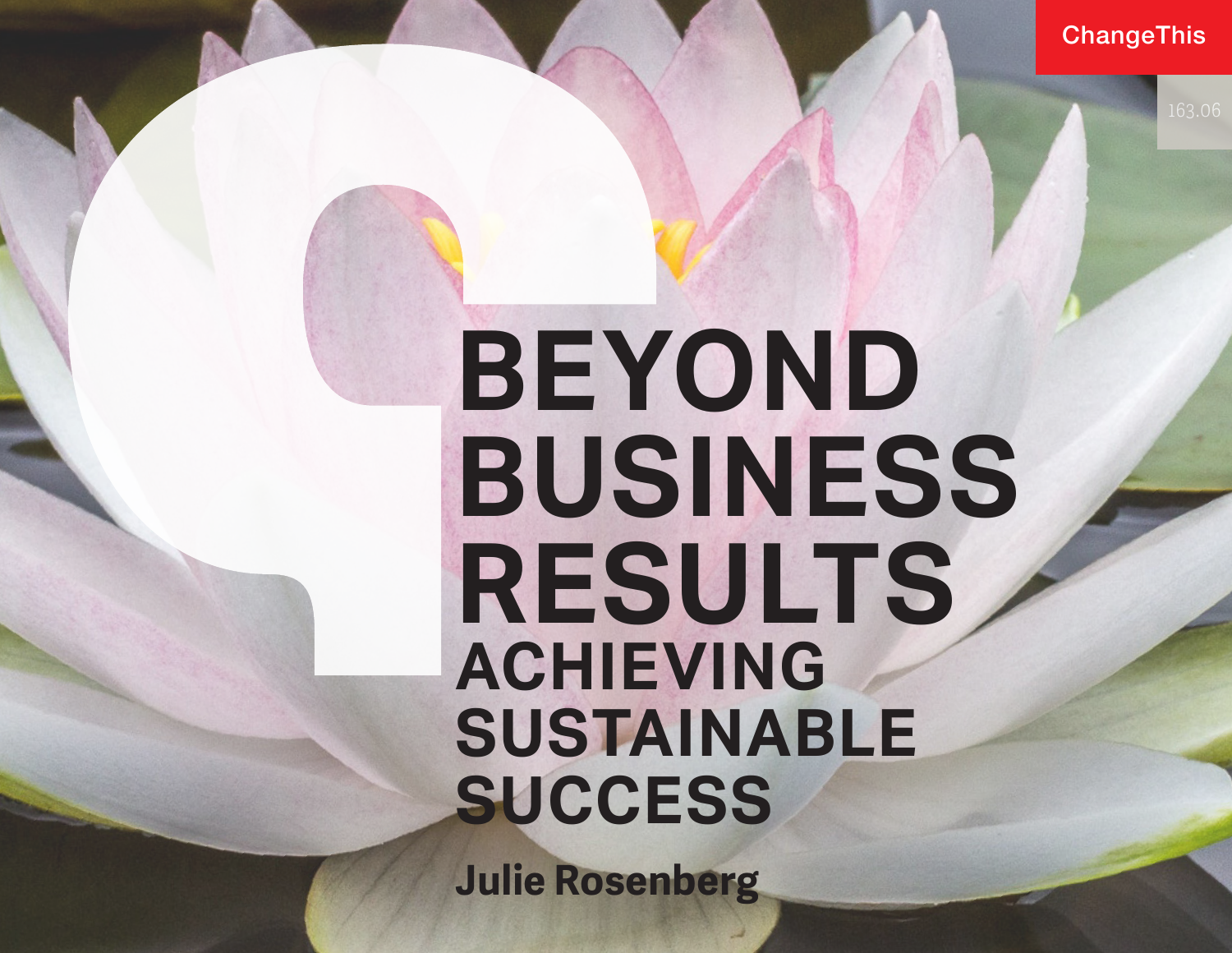## **How do you understand the meaning of success both in business and in life?**

I've spent a long time pondering this question. I'm a pediatric oncologist who has worked in the pharmaceutical industry for the past 13 years. My focus has been on developing new drugs to treat patients with cancer. It's been a challenging but highly rewarding professional mission. During this current phase of my career, I've lead key drug development programs and had the privilege of participating in the tremendous progress that has been made in the fight against cancer. My work has helped to ensure improved patient access to key medications which will ultimately lessen the cancer burden in a rapidly changing, globalized world.

At each of the four pharmaceutical companies in which I have served as a leader, the key expectation has been for me to be high performing; it has been of the utmost importance that I work with accuracy and with urgency in order to achieve business results. In response to this focus on tasks and results, I adapted accordingly. I learned to tackle my expansive daily to-do list with speed and efficiency. I worked with my teams to ensure that we would maintain focus, solve problems, sustain productivity, manage and diversify risk, and create innovations to achieve company results. And by all accounts, I was successful. I led my teams effectively by creating a collaborative and trusting team atmosphere. I hit my targets. I got my results. I was promoted and ascended the ranks, albeit more slowly than I desired.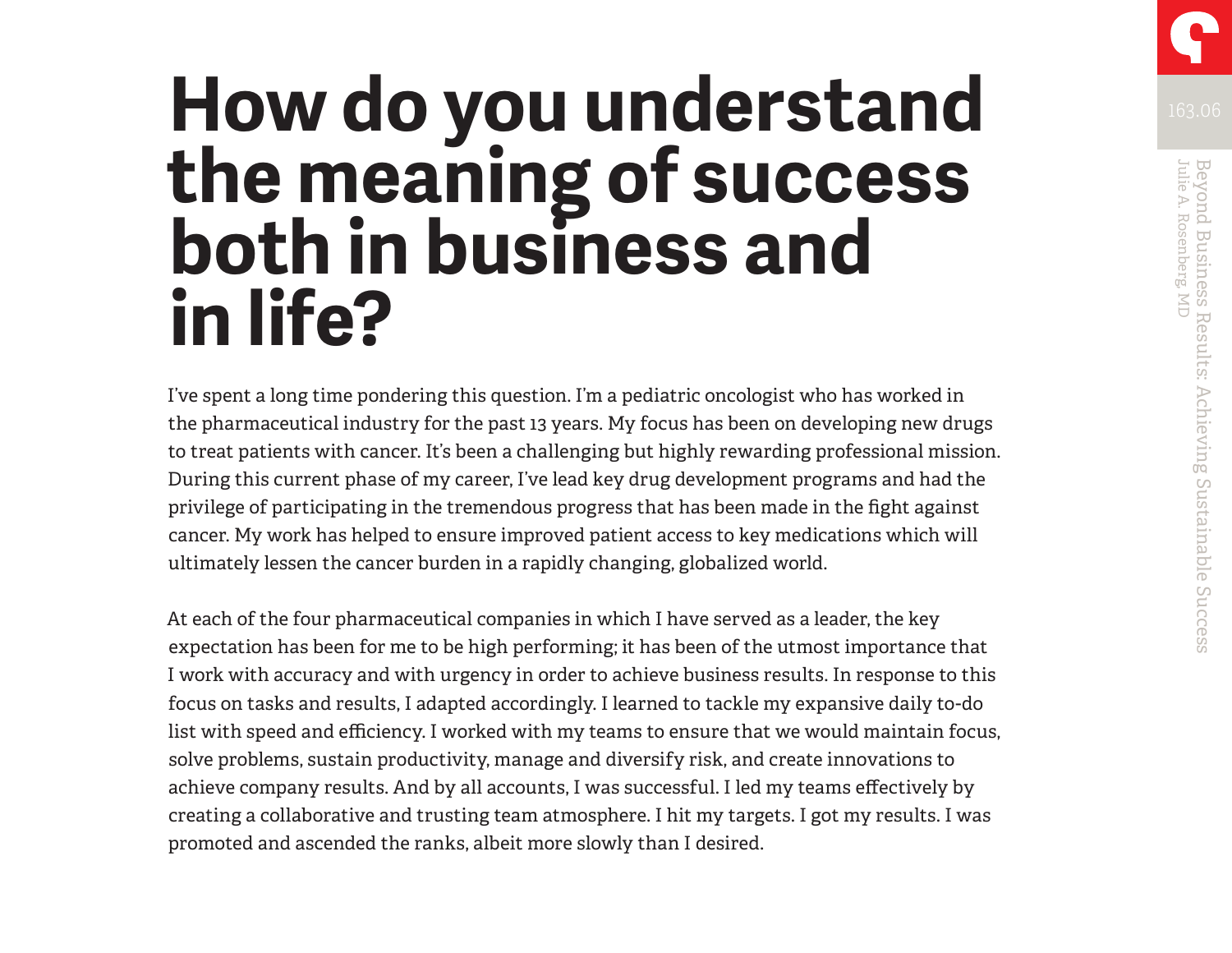What might surprise people looking at me from the outside is that not until recently did I consider myself successful. I think that's because my idea of success varied over time, so I had difficulty defining what success truly meant to me. At times, I thought success was strictly synonymous with achieving results. At other times, I equated it with power and money. At still other times, I considered success to be the level of influence my actions had over the environment around me. In addition to having a definition of success that changed over time (and we all know how hard it is to hit a moving target), I also tended to focus less on my achievements and more on my dissatisfaction in my career. As a woman in a very maledominated organizational culture, reaching the high-level promotional opportunities to which I aspired meant breaking through the old boys' club—not an easy task. I'd often look at the men at the top and think to myself, "I will never be successful if I don't get to the C-suite." My frustration caused by the gender imbalances I saw was understandable, but my negativity prevented me from flourishing.

Then things shifted for me when I became fully committed to my yoga practice. You may think, *Yoga? That's crazy, especially coming from a corporate executive.* But it's true: Yoga has completely changed my corporate life for the better.

Things shifted for me when I became fully committed to my yoga practice…Yoga has completely changed my corporate life for the better.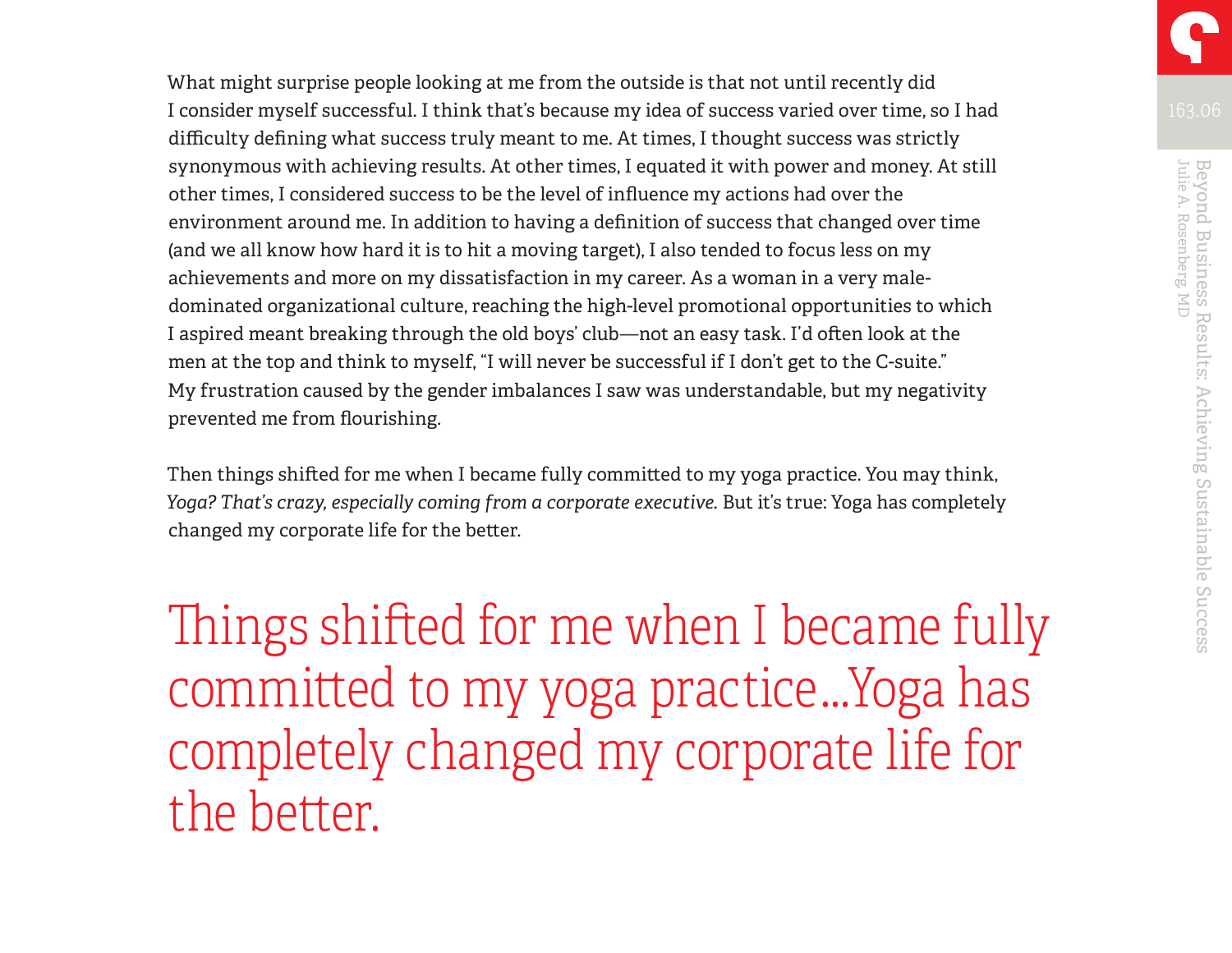For most of my career, I focused on my next professional opportunity rather than on my present situation. I was committed to serving patients and to helping my company meet its goals; I was always looking down the line to what was coming next. What I was not fully committed to was the process of my own development—the learning and growth that builds a career by helping you to become a better version of yourself. I was smart, poised, welltrained and committed, but I was also resistant to change, angry at my boss (thinking that, after all, I should have been chosen for his role), easily upset when encountering obstacles, and fearful of failure.

Over the past 16 years, the practice of yoga has helped me to enhance my awareness of the present moment and to root my consciousness directly in it. The Vietnamese Buddhist monk, author, and poet Thích Nhất Hạnh says, "Life is available only in the present moment." When I became more focused on the present, I was finally able to commit to the process and the journey of my life. I became humbler, more open-minded, more disciplined, and more reflective all imperatives of effective leadership. I shifted my focus away from "What's next for me" and more on what was in front of me. I began to look at new ways of doing things, to try new strategies, and to think differently. Shifting my focus also meant that instead of just being focused on results, I was able to engage in a process of change and personal transformation that made me a better person and a stronger leader—something that had the added benefit of positioning me for my next organizational opportunity. I wound up achieving more than I could have even imagined before.

I have come to the realization that all successful people I admire share one key trait: they embrace change and transformation. Success is about learning and assimilating what you could not have known beforehand. It's about knowing the *why* as to something works or fails, and being able to learn and grow—whether the outcome is positive or negative. It's about becoming resilient so that you can keep going and bounce back quickly when obstacles get in your way. It's about embracing the failures and allowing them to be stepping-stones to ultimate success.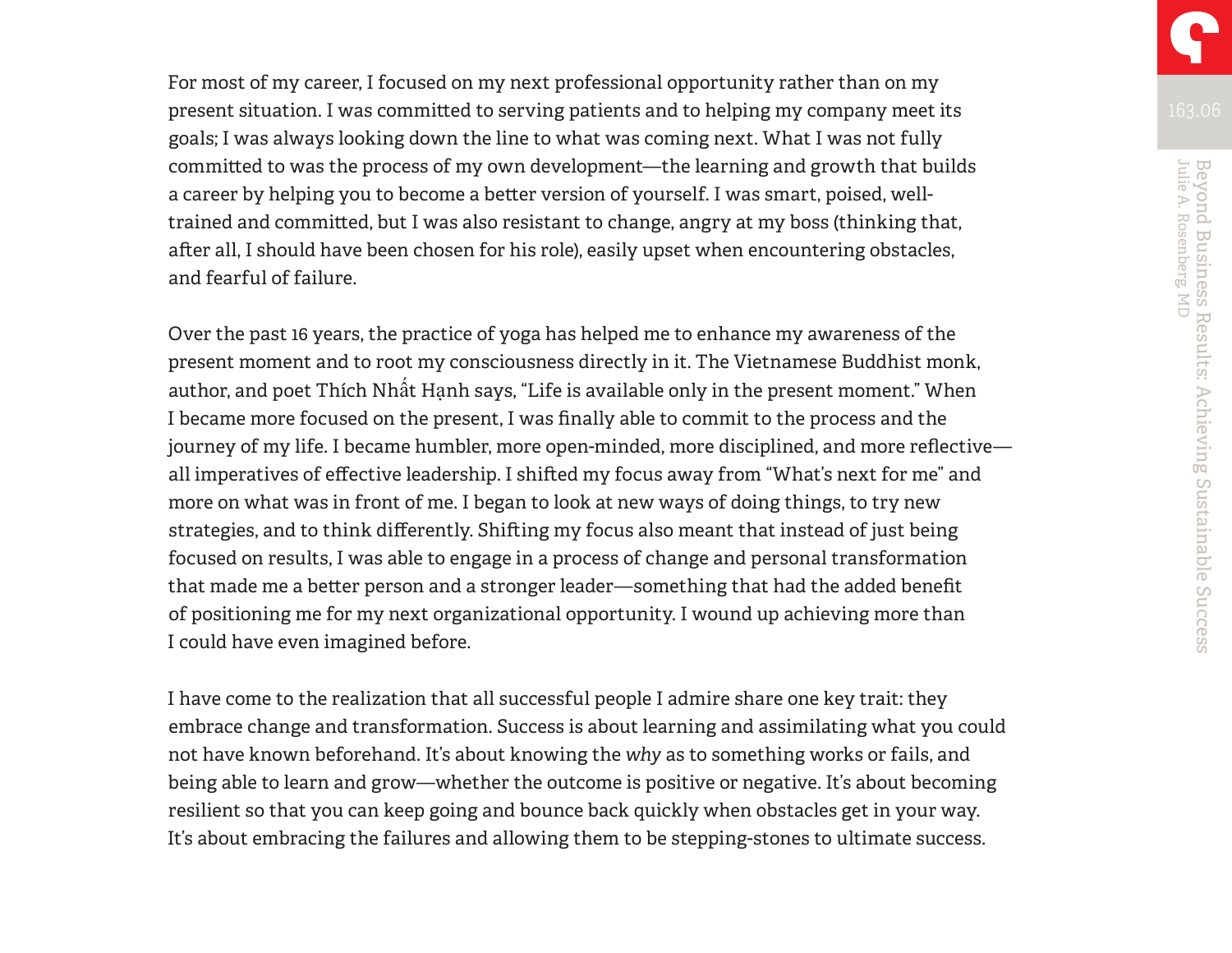I've found that, in order to truly achieve success, it's necessary to do these ten key things:

- **1. Define success for yourself and believe that it's possible for you.** Success is a very personal thing, as what drives one person may be radically different for another. But in order to achieve it, it's important to first define it. My definition of success is not about achieving massive results or making the most money; it's about finding my purpose in life and being able to leave an enduring legacy, having made a positive difference on the lives of others around the world. And once you have defined success, it is important to believe that you can achieve it. I trust that success is possible for me, and so it is.
- **2. Define your vision.** Your vision must be aligned with every cell of your body. It should be an expression of your talents and should be self-initiated and self-maintained. Your vision statement should clearly and concisely communicate your aspirations and goals. It will also serve as a guide for your life and provide the direction necessary to chart the course of your days and years to come.
- **3. Decide what you want to achieve.** When you jump from one opportunity to another, you may lose direction. Obstacles will get in your way; secondary priorities will inevitably pop up and be a distraction. What matters most is not what the obstacles are, but how you see and react to them. Making sure that you have clear goals in mind will help keep you on your path when the going gets tough.
- **4. Act like the person you want to become.** The person you are today has created the results you are currently experiencing. Achieving different results requires thinking and acting differently. William James, the American philosopher and psychologist, wrote, "If you want a quality, act as if you already had it." A more modern way of saying this is the old adage "fake it 'til you make it." You'll be surprised by the power of positive thinking in this way.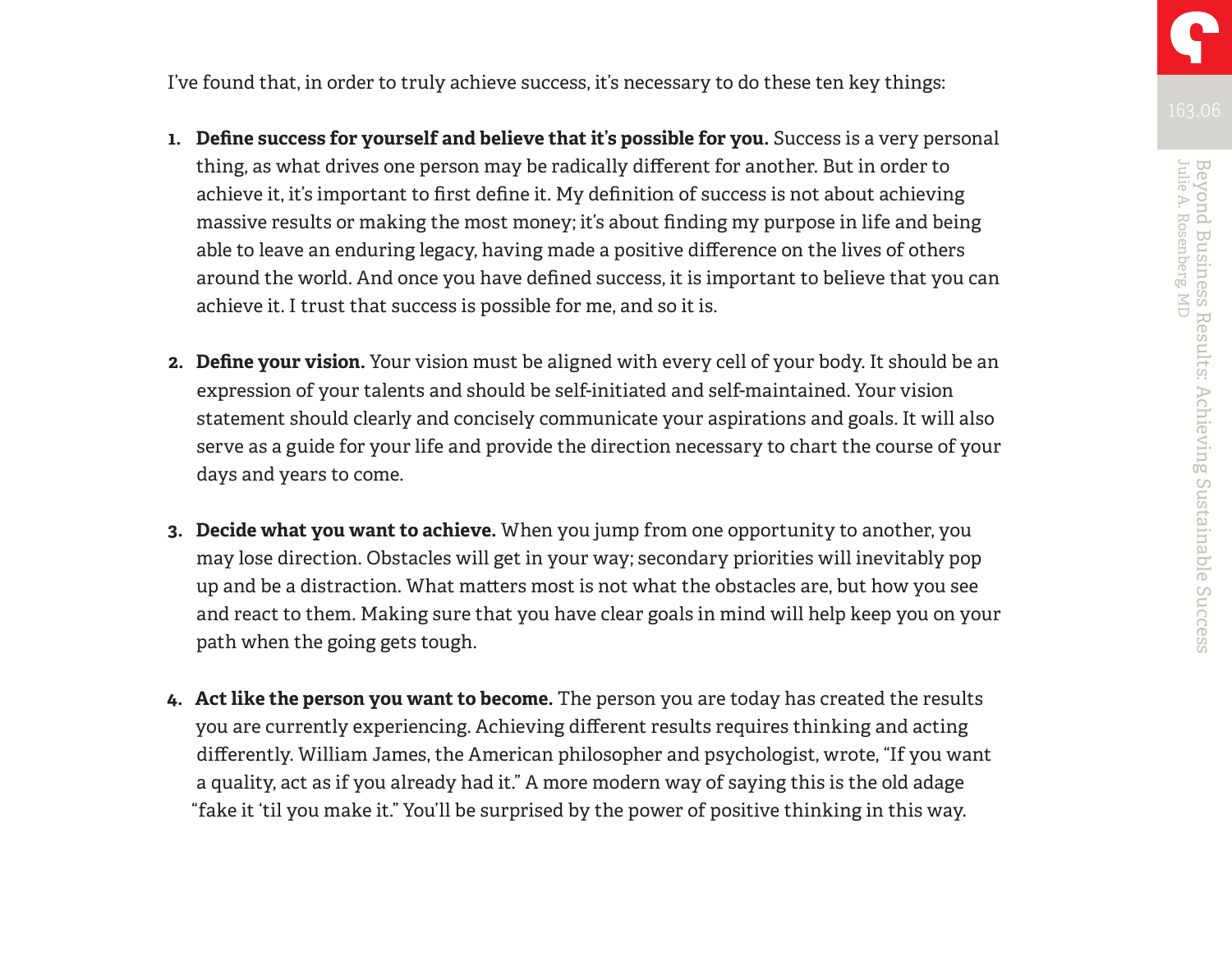- **5. Give up your attachment to old habits.** The Buddhist principle of non-attachment is often thought of as surrendering a desire for material things, but it's more than that. Nonattachment is a state of mind. It means not depending on anything outside of yourself whether things or people or ideas—for happiness. It stems from deep consideration of the conditions of human existence, and it requires a reassessment of how we operate in the world. For example, a person who is attached to the outcome of his actions suffers as a result of those attachments. He performs actions solely concentrating on outcome; he is elated by success and devastated by failure. But he lacks the ability to find true happiness within himself. I learned the skills of non-attachment through my practice of yoga. Through practicing non-attachment, I now experience an even-mindedness whatever the outcome of my efforts, which can be an incredible asset in a high-pressure career.
- **6. Use your leadership skills to motivate and develop others.** The greatest leaders are those who include everyone in their sphere of influence by recognizing each person's greatest value. To be one of these leaders, look beyond the obvious and see others with insight and compassion. Make employees feel like integral members of the team and the entire company. They will naturally rise to the occasion and their own leadership capabilities will emerge.

The person you are today has created the results you are currently experiencing. Achieving different results requires thinking and acting differently.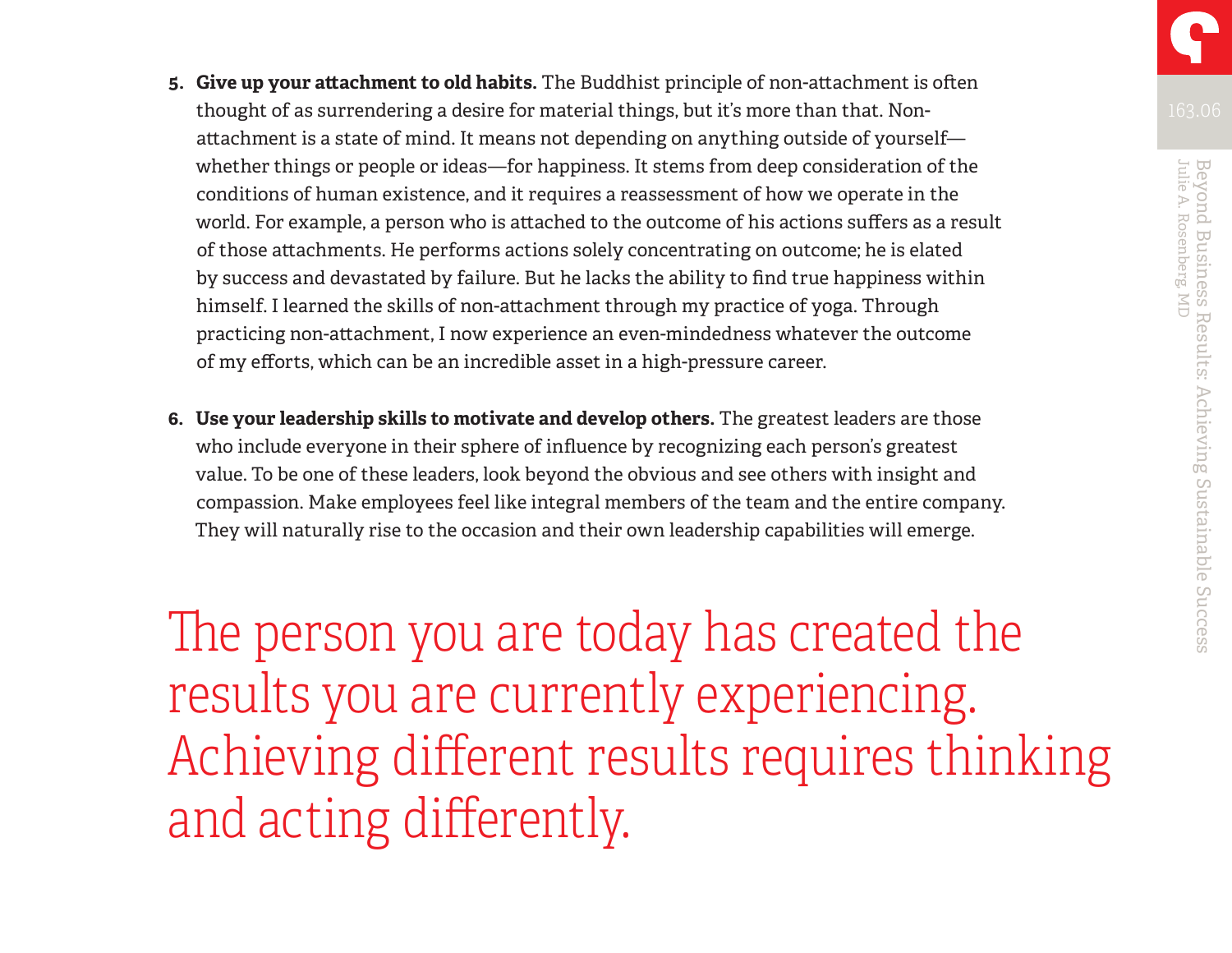- **7. Learn to manage discomfort.** The most successful leaders know that the key to success is
- not in avoiding falling or failing, but in learning from their mistakes and moving forward. So expect setbacks and embrace the discomfort of new experiences and of acquiring new skills and habits that will support your success. It will make you a stronger and more resilient person and leader.
- **8. Focus on getting better every day.** Instead of trying to make radical changes in a short timeframe, make small daily improvements that will gradually lead to the change you want. As with anything, we get better when we practice, and this simple habit will have a profound impact on your results in the long run.
- **9. Stay the course until you learn what you need to learn.** The only way to get better at anything is doing it over and over again until you improve. And yet the fact of the modern business world is that we have become job hoppers. The average person changes jobs twelve times during his or her career. Many workers spend five years or less in every job, so they may devote more time and energy transitioning from one job to another than improving at the actual job. If you feel the need to jump ship, make sure that you clearly understand why and make sure that you are not just running from yourself. (Enhancing your skill of non-attachment—Practice #5—will help to ensure non-reactive decision-making.) Sometimes it may be worth it to stick it out by staying in place just a little bit longer.
- **10. Take care of your health.** Workplace stress levels are at critical levels and they continue to climb. The American Institute of Stress (AIS) has reported that 80% of us feel stress on the job and nearly half of those evaluated say they need help in managing it. In the face of intense pressure to meet performance expectations, it remains imperative for leaders to take care of themselves first so that they can best serve others. (This is similar to the principle of putting on one's own oxygen mask first on an airplane.) Think before you burn the candle at both ends of the day, skip meals, overeat, sleep less than 7 hours per night, or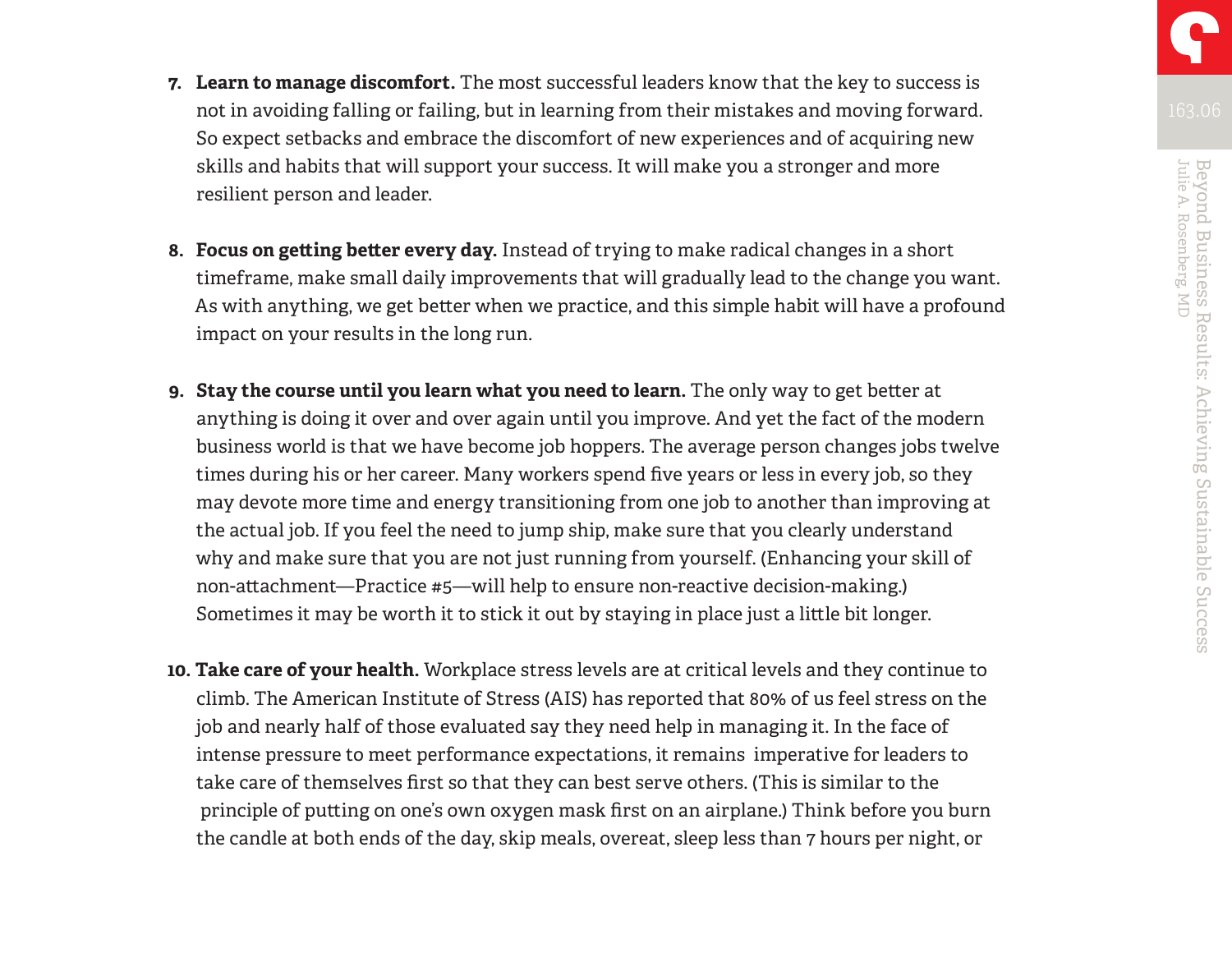consider yourself too busy to exercise. Remember, you are responsible and accountable for your own life. Your life is an experience of your own creation, and you won't be helpful to anyone else until you are 100% present.

As leaders, we often bury ourselves in our work, but to what end? Working harder and putting in longer hours does not necessarily correlate with success. It just correlates with busyness. To have a truly happy and successful life, it's important to have a sense of perspective. Those who are happy in both business and life are those who are grateful for the world they live in. Too often we think about what we don't have, and we constantly compare ourselves to others. Stop for a moment and focus on what you do have. Studies have shown that a regular gratitude practice can have a dramatic impact on your outlook, as well as significant and long-lasting positive effects on your life.

It may seem daunting to make such changes, but you'll likely discover that the first step is the hardest. Once you change your mindset, you're well on your way. **It's within your grasp to make a decision to become happy, healthy, fulfilled, and to constantly become a better version of yourself, which will pay enormous dividends both at work and in the rest of your life.**